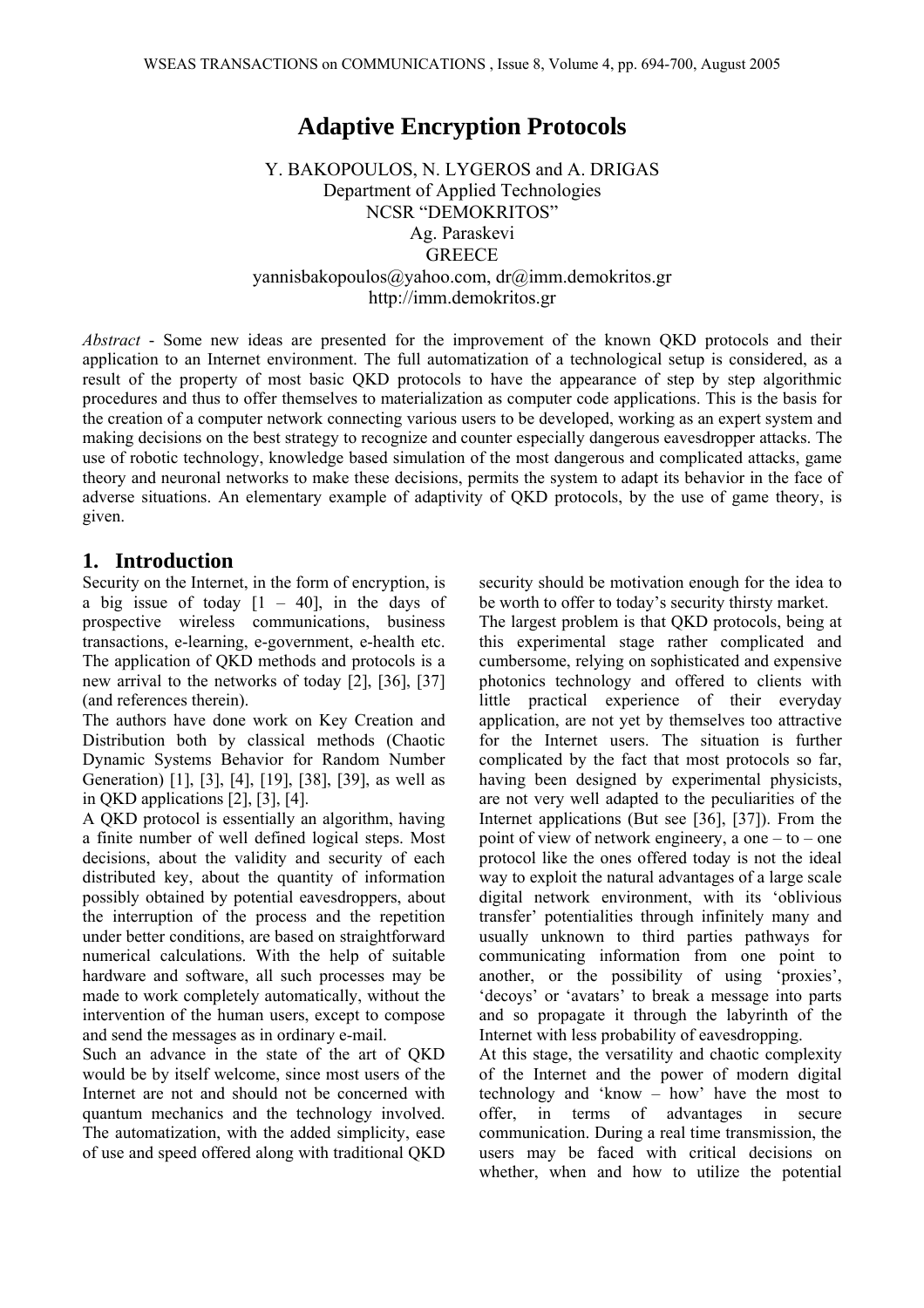offered them by the Internet environment. They must act correctly and timely, in order to succeed in continuing, safely and seamlessly, their exchange of sensitive information and the risks involved. Such decision making must be based on concrete facts backed up by fully provable calculations, performed on line in real time. Thus the full automatization of the QKD protocol, using the aforementioned techniques, automatic control, robotic technology, game theory, knowledge based simulation of especially dangerous attacks [2], [36], [37], becomes essential. It is the only way in order to ensure that the decisions and countermeasures necessary for recognizing and countering specific dangerous attacks, so that the users' communications will be as seamlessly and smoothly continued as possible, without compromising either the security or the utility of the services traditionally offered by the Internet. More so if the extension and expansion of these services is to be realized as envisioned by the designers of the Information Society of tomorrow.

This paper is organized as follows: The concept of adaptivity in encryption protocols is described in Section 2. In Section 3 a specific example of adaptivity will be presented. Discussion and conclusions will be given in Section 4.

## **2. The Idea of an Adaptive Protocol**

The basis for the new concept is the full automatization of an encryption protocol, as stated above.

The automatization process is easy to realize with state of the art technology. The idea is described in detail in [2] and utilized in a protocol proposed in [36]. The references in [2] describe a variety of protocols and the application of the idea is more or less the same in every case. It is the utilization and exploitation of the advantages such a setup offers for Internet use.

The next step is to take advantage of full automatization in order to create, install, test and apply in real situations, emergency security protocols, to guard against, discern, counter and eliminate any threats by illegitimate third parties attempting to eavesdrop, intrude and/or in any way disrupt the secure communication, compromise its integrity and obtain part of the protected information exchanged between legitimate users.

The way to satisfy, as best as possible, the above requirement is, as a start, to discover and utilize ways to discern any deviation of the communication characteristics and parameters. To this end, noise in the communication lines may be monitored and examined for variations in quality as well as quantity. Based on traditional methods developed for the detection of eavesdroppers in QKD protocols and further tests with the help of innovative techniques from information theory [12], methods for deciding whether or not there are eavesdroppers obtaining a significant amount of information and compromising the security of the encryption keys, decisions should be reached about the application or not of emergency procedures. These processes should be controlled automatically by the controlling system of the communication setup. The intervention of human users should become necessary in situations where the system decides to call them in for assistance or, at their own volition, for better control of an especially dangerous situation. To enable the controlling system to perform such complicated duties, the it must be enabled to carryout all necessary tests and mathematical calculations and in addition, to be trained as an expert system by the use of specially created simulations of the most dangerous attacks that might be used against it. Furthermore, the controlling system must be enabled to learn from everyday experience to discern new forms of attack, if possible even such as have never been encountered before, by discrepancies and abnormal variations in the communication routine. And it should be instructed as to the performance of tests and processes designed to trap prospective malevolent third parties inducing them to reveal themselves. To this purpose, methods such as dummy messages, line monitoring disguised as key distribution, use of selected very clear lines having been kept in reserve and many other methods offered in a large digital network environment may be utilized and applied by the automatic controlling system.

These methods are useful in increasing security and some or all of them may be applied in any situation, whether the clients are using a QKD protocol or even a traditional, but suitably designed communication protocol in the Internet.

Still this would not be an adaptive protocol.

The meaning of adaptability is that an adaptive protocol has the ability to face attacks dynamically rather than statically, by changing the setup parameters and procedures according to the nature of the attack. Its methodology has to do with the plurality of potential solutions a system may be faced with, trying to decide how to cope with a dangerous attack. It is easier perhaps to discern the attack and notify human users or stop communications. But it is much more difficult to discover and apply a strategy by which to carry on the communication by neutralizing the attack and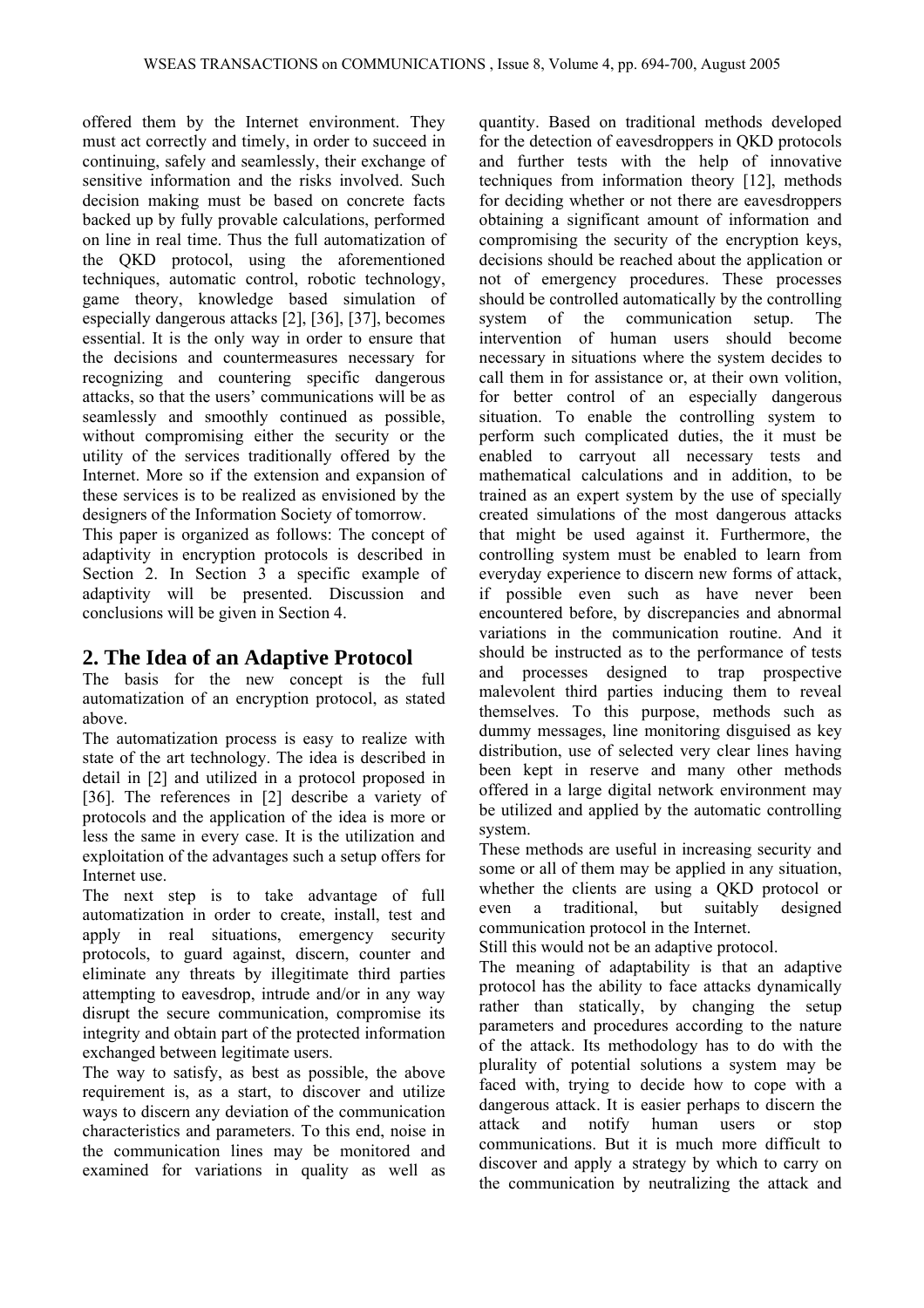trapping its initiators by inducing them to unknowingly accept false and useless information which presents no danger to the security of the protocol. In order to succeed in such a scheme, certain facts must be taken into account about the environment of the Internet.

The fundamental facts are the following: Strangely enough, the Internet is considered to be a very unsafe environment for secure services. Especially so, if the services are offered by wireless communication, where, by common wisdom, "everybody can and will listen in" to what others are saying or doing, and act on what he listens to, to his benefit and to the detriment of legitimate users. It seems that the simple fact that one has to know "where" to listen and "what" to listen for, if one is to make any sense out of the chaos of Internet communications, escapes the traditional mind. If the potential eavesdropper is to eavesdrop at all, he must know beforehand the exact line of communication and use the appropriate attack to intrude upon it. It is here that an adaptive protocol may use the whole potential offered to elude and frustrate the opposition and maintain communication integrity, by making the necessary decisions and minimizing the information available to the eavesdropper to the point where it is essentially useless. The weapons of the defender's arsenal are to change the route or routes of information transfer, making it almost impossible for the eavesdropper to trace it. To break it down to many parts communicated by different routes and modes, so that it will be impossible for the eavesdroppers to get it all. To use proxies, decoy messages of indifferent content, using various obsolete and useless keys, effectively 'spamming' the opposition by the huge volume of nonessential traffic the illegitimate intruders will have to process in order to find the usable content of the real messages. To make use of 'security islands' like the well known Intranet groups within the Internet so that in their collaboration with other distant groups they will extend their security where desired. By depriving the eavesdroppers of any indication of what exactly goes to whom exactly, a user in any form or capacity will be able to supplement his defense arsenal with the formidable weapons of deception and elusion.

All this decision making goes beyond the simple 'continue or abort?' question of a typical QKD protocol. It is essential that the decisions are based on solid facts and are being made in split – second real time, in order for them to be effective. The theory and technology in this decision making must be based on realistic and complete information on the methods and protocols of attack, something that may only be ensured by proper preparation. So it will be essential for the computer systems realizing the adaptive protocol, the 'controllers' of [2], to have the expert ability to recognize the form and danger of the attack and have solid criteria on how to counter it. This may be achieved by the extensive use of detailed simulations, so that the expert systems included in the controller network will be able to be taught beforehand of the various forms of attacks and to be able to learn from experience during everyday routine use and even training in new attack methods as they appear.

This seems the only way to secure communications and business transactions through the Internet. It also seems obvious that a long way is to be traversed if the adaptive protocols are to have a practical application in the foreseeable future. The authors are very hopeful in this direction, considering it an essential part of the Internet of the future [40].

It should be stressed here that a really successful adaptive protocol should combine all the above properties concerning security in the maximum possible degree. But on the other hand the speed and the ease of use of everyday communications should not be compromised. It is the authors' opinion that a secure communication protocol, based on the concept of virtual encryption devices  $[2 - 4]$ ,  $[19]$ , [39], [40] (also see [5`- 11], [13 – 15], [17], [18], [21 - 29]), with a suitable QKD protocol to be used for initiation of communication and introduction of new users, as well as restarting communications in cases of emergency interruptions and for lines checking and monitoring should be ideal for the application.

Further care should be taken to avoid security compromises by actual intrusions and the utilization of security methods based on various parts of the setup [31], [35].

## **3. A Mathematical Example of Adaptivity**

One of the mathematical tools for the creation of an adaptive protocol is game theory. It should be useful in situations where decisions must be taken to make the best of a situation when it is not clear whether the eavesdroppers might obtain a dangerous amount of information.

In the clear cut world of theoretical study, where the premises of a given situation are well recognized and defined, a 'secure' line is either secure or not, depending on very straightforward statistical tests. The users take for granted that the eavesdropper have the ability to listen in on any public line and assume beforehand that the line 'noise' is totally due to eavesdroppers. So, typically, a QKD protocol is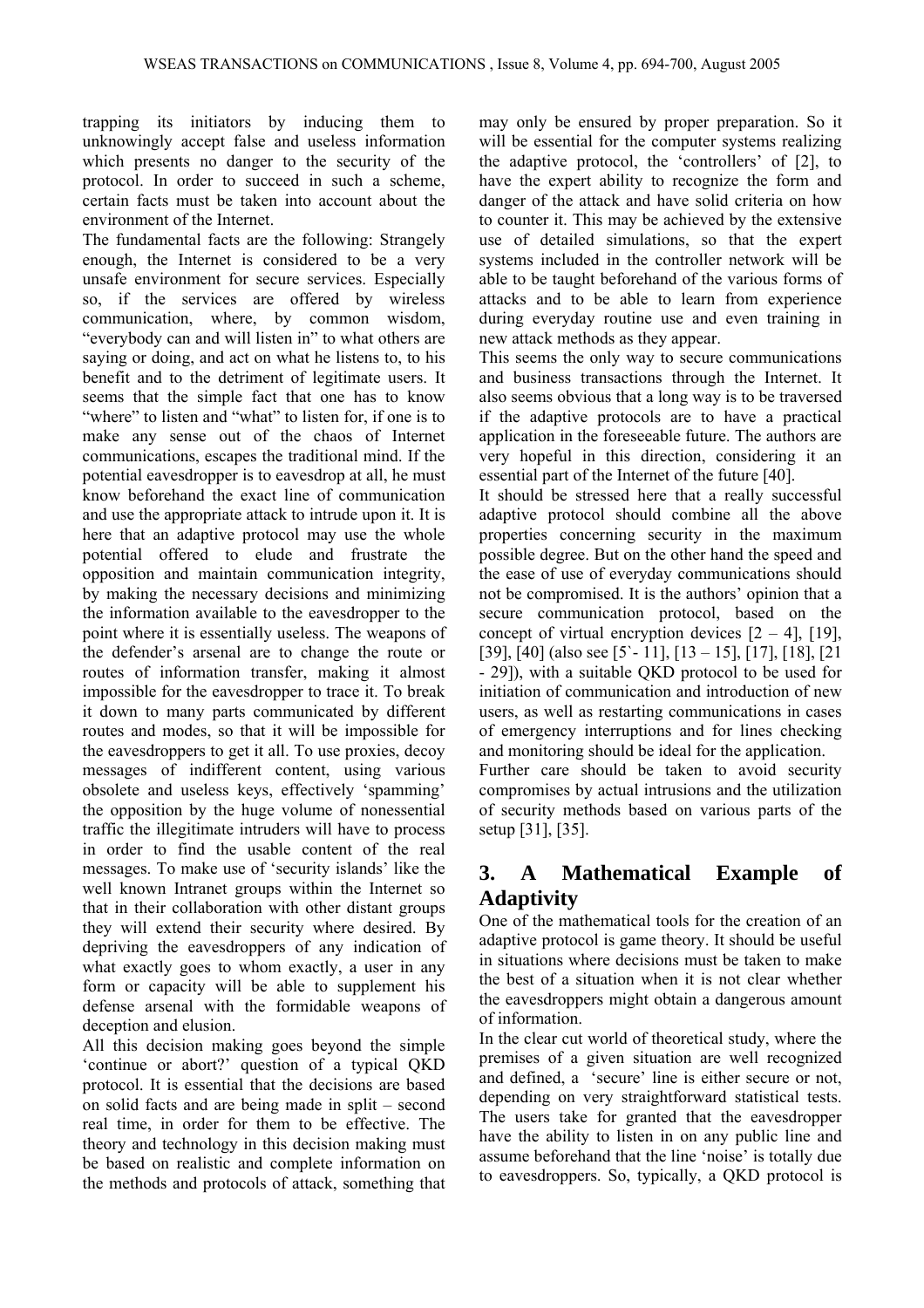designed to ensure that the eavesdroppers will be discovered if the information they gain from the line exceeds a certain limit. In fact, the existence of lossy lines and detector noise and losses make the facts a little less clear. There certainly will be a 'gray zone', where the issue is not certain either way. The noise might be eavesdroppers, or not. The information lost due to this noise benefited the eavesdroppers, or not. There are times when the simple answer 'when in doubt abort the attempt and retry' simply doesn't apply.

Furthermore, it is assumed that the eavesdroppers have the ability to monitor any line the legitimate users might have available to them. This may seem logical in a 'one to one' communication, with the legitimate users having a limited number of lines at their disposal. But in an Internet environment and a setup as discussed in [37], the lines available to a pair of legitimate users are so many that it is unreasonable that an eavesdropper will monitor all of them in conjunction with the QKD protocol applied by the specific pair of users. So, as a simple example, it is assumed that Alice and Bob have at their disposal two public lines for the application of their QKD protocol. They know that both these lines are noisy. They have measured the amount of information lost when they apply their protocol and, by repeated tests, have calculated the losses to be  $I_1$ 

for line 1 and  $I_2$  for line 2 respectively. Both values are percentages of the total information transmitted for key distribution, having numerical values between 0 and1. These values are assumed to be in the 'grey zone'. The users further assume that a potential eavesdropper may not monitor both lines simultaneously, but only one at a time. Taking these premises into account, they are to try and make the best out of a dubious situation.

Let  $p$  be the probability that Alice and Bob use line 1. Then the probability that they use line 2 is 1− *p* . Similarly, let *q* be the probability that Eve, the eavesdropper, is eavesdropping on line 1 and 1− *q* the probability that she is eavesdropping on line2. Also let *I* be the total percentage of information that Eve may obtain. The Equation describing the situation is:

$$
(1): I = pqI_1 + (1-p)(1-q)I_2
$$

In order to find maxima and minima of *I* , the derivative with respect to *q* must be taken.

(2): 
$$
\frac{\partial I}{\partial q} = pI_1 - (1 - p)I_2 = p(I_1 + I_2) - I_2
$$

Finally:

(3): 
$$
\frac{\partial I_1}{\partial q} = 0
$$
 a  $p = \frac{I_2}{(I_1 + I_2)}$ 

Then:  $(4)$ :

$$
I = \frac{I_2}{(I_1 + I_2)} qI_1 + (1 - \frac{I_2}{(I_1 + I_2)}) I_2 (1 - q) = \frac{I_1 I_2}{(I_1 + I_2)}
$$

So, *I* at that point will be independent of q.

In fact, the 3-D plot of *I* as a function of *p* and *q* is a hyperboloid surface (Fig. 1). It is generated by a straight line generator, moving with the straight lines AB and CD as guides, where:

$$
A = (p = 0, q = 0), B = (p = 1, q = 0), C =
$$
  
(p = 0, q = 1), D = (p = 1, q = 1)

The straight line segment KL, where  $p = \frac{I_2}{I_1}$  $(I_1 + I_2)$  $p = \frac{I_2}{(I_1 + I_2)}$ 

and  $q \in [0, 1]$ , as well as the straight line MN where

$$
p \in [0, 1]
$$
 and  $q = \frac{I_2}{(I_1 + I_2)}$  are the intersection of

the surface defined by:

$$
I = pqI_1 + (1-p)(1-q)I_2
$$
  
and the plane:

$$
I = \frac{I_1 I_2}{(I_1 + I_2)}
$$

Parallel to the *p* q plane.

The line:  $p = \frac{r_2}{r_1}$  $(I_1 + I_2)$  $p = \frac{I_2}{(I_1 + I_2)}$ , *q* ε [0, 1] is a line of maxima for every q value, as q varies from 0 to 1. On the other hand, the line:  $q = \frac{I_2}{I_1}$  $(I_1 + I_2)$  $q = \frac{I_2}{(I_1 + I_2)}$ ,  $p \in [0, 1]$ 1], is a line of minima, as p varies from 0 to 1. The point  $p = \frac{I_2}{I_1}$  $(I_1 + I_2)$  $p = \frac{I_2}{(I_1 + I_2)}, q = \frac{I_2}{(I_1 + I_2)}$  $q = \frac{I_2}{(I_1 + I_2)}$  is, therefore, a saddle point. It is the optimum value for both players

to seek, the maximum of all minima. If Alice sticks to this strategy and Eve doesn't, Eve will still get the information percentage:

$$
I = \frac{I_1 I_2}{(I_1 + I_2)}.
$$

And no more. The same is true if Eve holds on to 2  $(I_1 + I_2)$  $q = \frac{I_2}{(I_1 + I_2)}$ . Again, whatever Alice does, Eve

will get the percentage  $I = \frac{I_1 I_2}{I_1 I_2}$  $(I_1 + I_2)$  $I = \frac{I_1 I_2}{(I_1 + I_2)}$ . If, on the other hand, both Alice and Eve do not stick to this strategy, they may benefit or loose, in comparison to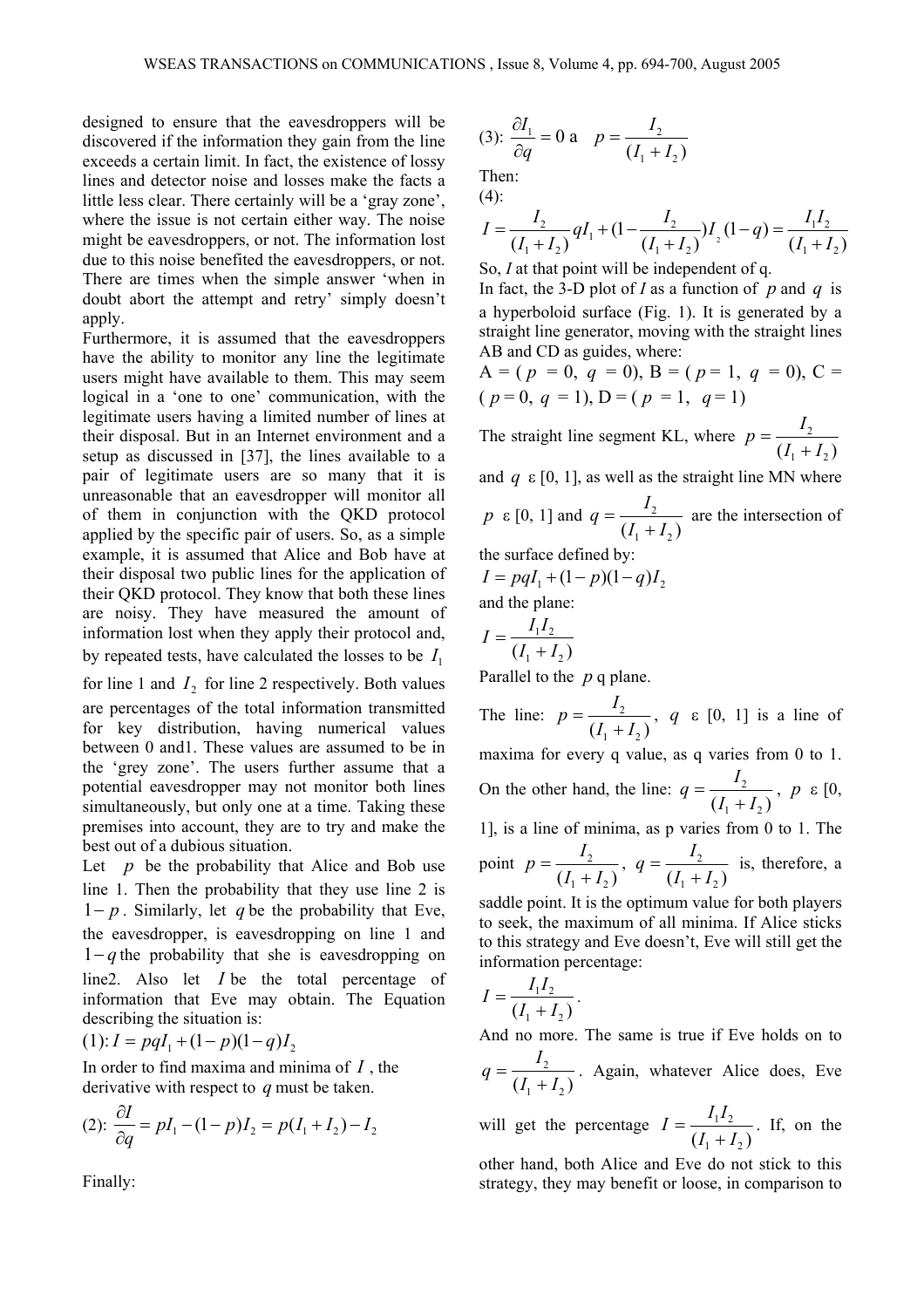this standard value. Since the benefits are not guaranteed, the wisest move is to play it safe and follow the secure strategy.

This way, the information 
$$
I = \frac{I_1 I_2}{(I_1 + I_2)}
$$
 < I<sub>I</sub> or

 $I_2$  that Eve gets is significantly less than what she would get from a straightforward application of communications through the best available line. This simple example demonstrates the principles and the advantages of adaptive protocols. The mathematical method developed here may obviously be generalized for any number of lines, however large,

in a more realistic application scenario.

## **4. Conclusions**

In this work, a presentation of the concepts of adaptivity and adaptive protocols is given. An elementary example of game theory application in an adaptive protocol was described. By the use of such methods an adaptive protocol, ideally combining virtual encryption devices, backed up by an automatically controlled QKD protocol, in the sense meant in the above Section 2, the system will stand up against dangerous attacks in a dynamic rather than a static mode of defense.

#### **Acknowledgements**

The authors are grateful.to S. Kouremenos, S. Domoxoudis, L. Koukianakis and Y. Loukidis for discussions and suggestions on the functions of the Internet and valuable help.

### **5. References**

- [1] Yannis Bakopoulos, 'Application of Dynamic Systems for Cryptographic Key Distribution' *15th Congress on Nonlinear Dynamics*, *Chaos and Complexity* Patras Aug. 19 – 30, 2002 (A. Bountis ed.)
- [2] Yannis Bakopoulos, Yannis Vrettaros, Athanasios Drigas, 'An automatic process for the reliable and secure creation and distribution of quantum keys' *National Patent Νο 1003891*, ΟΒΙ, 2002.
- [3] Yannis Bakopoulos, Vassiliki Soulioti, 'A protocol for secure communication in digital networks' *National Patent Νο 1004308*, ΟΒΙ, 2003;
- [4] Yannis Bakopoulos, Vassiliki Soulioti, 'A protocol for secure communication in digital networks' *PCT/GR 03/ 00035* 2003
- [5] L. O Chua. and T.Lin, (!988) *IEEE Trans. CAS 35*, pp. 648 – 658.
- [6] Robert L Devaney, *Physica 10D* (1984), pp. 387-393.
- [7] O. Feely and L. O. Chua 'Nonlinear Dynamics of a class of analog - to - digital converters', *Int. J. Bifurcation and Chaos*, Vol. 2, 1992, pp. 325 – 340.
- [8] Orla Feely "Nonlinear Dynamics and Chaos in Sigma – Delta Modulation", *Journal of the Franklin Institute*, Vol. 331B, No. 6, 1995 pp.  $903 - 936$ .
- [9] Orla Feely 'Nonlinear Dynamics of Chaotic Double-Loop Sigma Delta Modulation', *ISCAS*, 1994: pp.101-104
- [10] T Habutsu. et al. 'A secret key cryptosystem by iterating a chaotic map' *International Conference on the Theory and Application of Cryptographic Techniques*, Springer Verlag, DE pp 127 – 140, XP000607774
- [11] Leo P. Kadanov, and Chao Tang, Proc. *Natl. Acad. Sci*., USA Vol. 81, pp. 1276 – 1279, February 1984, Physics.
- [12] K. Karamanos "Entropy analysis of substitutive sequences revisited" *J. Phys. A, Math. Gen*., 34, (2001) 9231 – 9241.
- [13] Stelios Kotsios and Orla Feely, *NDES Congress Spain*, '96.
- [14] Stelios Kotsios and Orla Feely 'The model matching problemfor a special class of discrete systems with discontinuity', *IMA Journal of Mathematical Control & Information*, (1998) Vol. 15, pp 93 – 104
- [15] Stelios Kotsios 2000 *Nonlinear Dynamics 22*, pp.175 – 191 (and refs therein)
- [16] George Marsaglia "A Current View of Random Generators" Keynote Address, Computer Sciense and Statistics: *16th Symposium on the Interface*, Atlanta, 1984 (It appeared in "The Proceedings" of the Conference, published by Elsevier Press).
- [17] S. Papadimitriou, A. Bezerianos, T. Bountis, G. Pavlides, "Secure Communication protocols with discrete nonlinear chaotic maps", *Journal of Systems Architecture*, Vol. 47, No 1, 2001, pp.  $61 - 72$ .
- [18] James Rössler et al., *PHYSICAL REVIEW A*, VOLUME 39, NUMBER 11, JUNE 1 1989, pp.5954 – 5960.
- [19] V. Soulioti 'A study on Discrete Dynamic Systems with a linear part and discontnuity', *15th Congress on Nonlinear Dynamics, Chaos and Complexity*, Patras Aug. 19 – 30, 2002 (A. Bountis ed.)
- [20] Richard J. Hughes et al 'Method and apparatus for free space quantum key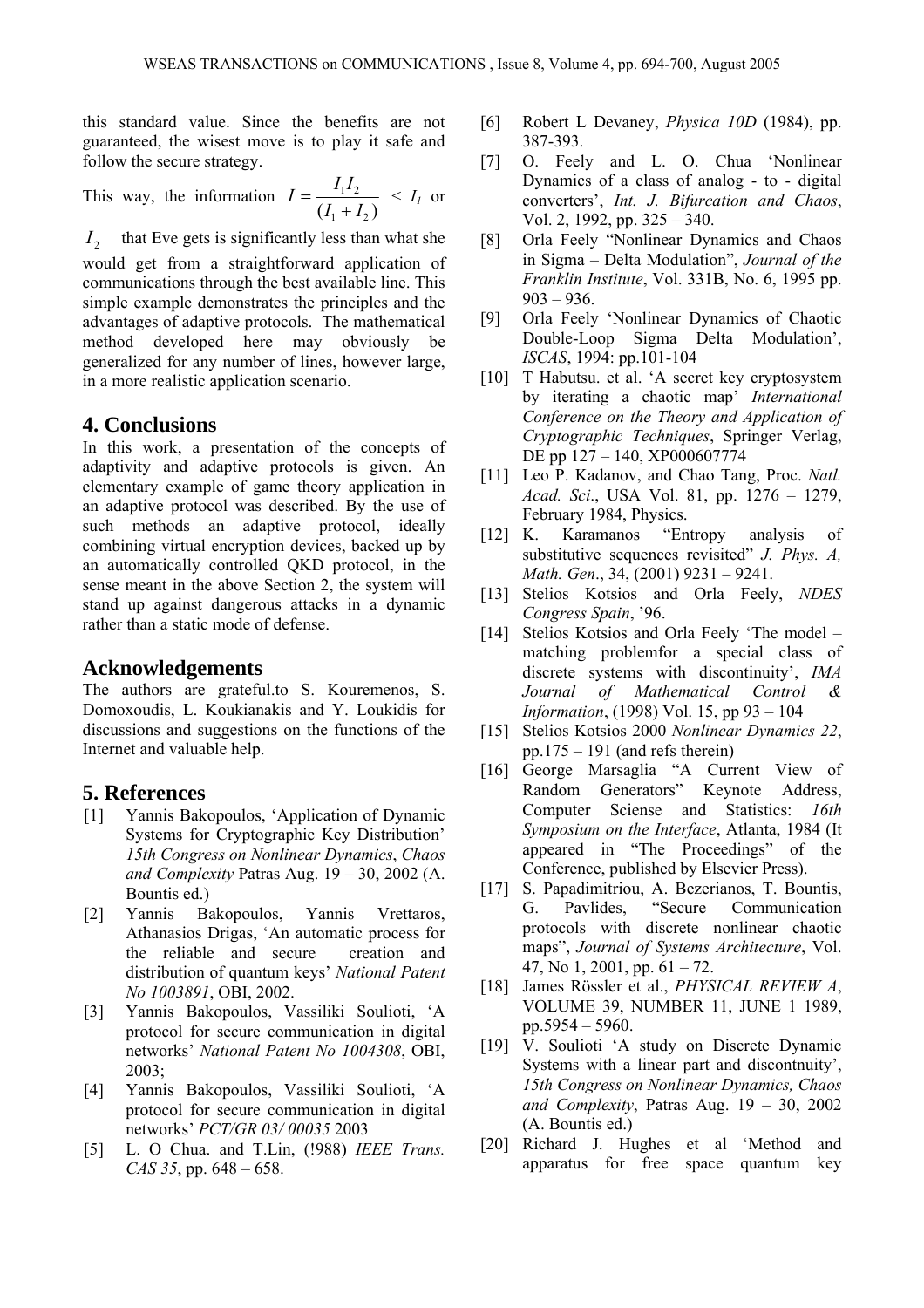distribution in daylight' *US 2001/055389*, December 27, 2001.

- [21] Yuan et al 'Method and system for establishing a cryptographic key agreement using linear protocols', *US 5 966 444*, Oct. 12 1999
- [22] Tohru Kohda et al 'Enciphering/Deciphering apparatus and method incorporating random variable and keystream generation' *USPatent 6 014 445*, Jan 11, 2002.
- [23] L. O. Chua and T. Lin, 'Chaos in digital filters', *IEEE Trans. Circuits and Systems*, Vol 35, pp. 648-658 (1988).
- [24] L.O. Chua and T. Lin, 'Fractal patern of second order non-linear digital filters: Anew symbolic analysis', *International Journal of Circuit theory and Applications*, Vol. 18, pp. 541-550, (1990).
- [25] L.O. Chua and T. Lin, 'Chaos and fractals from 3rd order digital filters', *International Journal of Circuit theory and Applications*, Vol. 18, pp. 241-255, (1990).
- [26] Zbigniew Galias and Maciej J. Orgozalec, 'On symbolic dynamics of a chaotic second-order digital filter', *International Journal of Circuit theory and Applications*, Vol. 31, pp. 401-409, (1992).
- [27] Zbigniew Galias and Maciej J. Orgozalec, 'Bifurcation phenomena in second-order digital filter with saturation-type adder overflow characteristics', *IEEE Transactions on Circuits and Systems*, Vol. 37, No 8, pp.1068-1070, (1990)
- [28] Chai Wah Wu and Leon o. Chua, 'Symbolic dynamics of piecewise-linear maps', *IEEE Transactions on Circuits and Systems-II: Analog and Digital Signal Processing*, Vol. 41, No 6, (1994).
- [29] Chai Wah Wu and Leon o. Chua, 'Properties' of admissible symbolic sequences in a second order digital filter with overflow nonlinearity', *International Journal of Circuit theory and Applications*, Vol. 21, pp. 299-307, (1993).
- [30] A. Ammar, A. S. S. El Kabbany, M. I. Youssef and A. Emam, 'A Novel Secure Image Ciphering Technique
- [31] Stamatios V. Kartalopoulos Secure Optical Links in the Next Generation DWDM Optical Networks, *WSEAS TRANSACTIONS. on COMMUNICATIONS*. Issue 2, Volume 3, April 2004. ISSN 1109-2742
- [32] Chandra B. Panday and Nikos Mastorakis, "Secure Protocols for Variety Cash Transactions", *WSEAS Transactions on Computers*, Issue 1, Volume 3, October 2002, pp.195-200, WSEAS Trans. on Communications, April 2004
- [33] Nikolaos Bardis, Echoplex Error Control System Using Avalanche Transformations, *WSEAS Trans. on Communications*, April 2004
- [34] N.G. Bardis, A.P. Markovskyy, M. Mitrouli, A. Polymenopoulos, Methods for Design of Balanced Boolean Functions Satisfying Strict Avalanche Criterion (SAC), *WSEAS Trans. on Communications*, April 2004
- [35] Chih-Ta Lin, Hira Sathu and Donald Joyce Network Security of Wireless LANs in Auckland's Central Business District *WSEAS Trans. on Communications*, April 2004
- [36] Nikolaos Papadakos, Quantum Information Theory and Applications to Quantum Cryptography, *arXive: quant – ph/ 0201057* v1 (2002)
- [37] Inventor:TOWNSEND, PAUL DAVID. (GB). *Patent Number: US5953421*, Date: 14 Sept. 1999, Applicant: BRITISH TELECOM (GB).
- [38] OUR NEW PATENT
- [39] Soulioti, Y. Bakopoulos, S. Kouremenos, Y. Vrettaros, S. Nikolopoulos, A. Drigas, "Stream ciphers created by a Discrete Dynamic System for application in the Internet., *WSEAS TRANSACTIONS ON COMMUNICATIONS*, Issue 2, Vol. 3, April 2004 p.679-687.
- [40] Vouliagmeni, December 2004